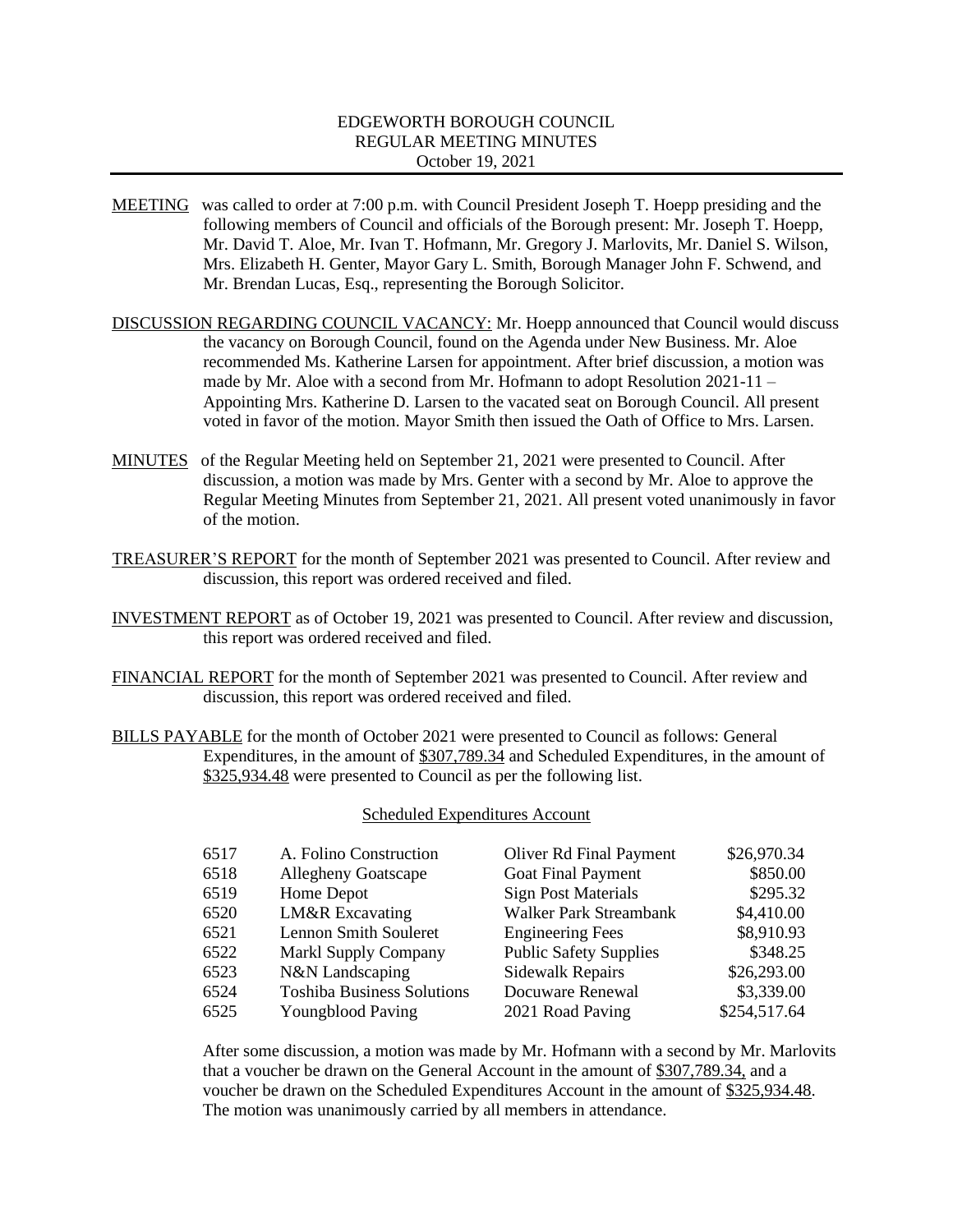- TAX COLLECTOR'S REPORT for the month of September 2021 was presented to Council. After some review and discussion, this report was ordered received and filed.
- DISTRICT JUSTICE REPORT for the month of September 2021 was presented to Council. District Justice Robert L. Ford, for District Court No. 05-03-02, reported remitting fines in the amount of \$1,526.09 to the Borough for the month. After review and discussion this report was ordered received and filed.
- POLICE REPORT for the month of September 2021 was presented to Council. Chief Burlett discussed working with Sewickley Borough to implement additional road weight limit signs to notify truck drivers. After review and discussion, this report was ordered received and filed.
- FIRE REPORT for the month of September 2021 was presented to Council. After review and discussion, this report was ordered received and filed.
- PUBLIC WORKS REPORT for the month of September 2021 was presented to Council. Mr. Schwend stated that fall leaf collection has begun, and will run through mid-December. After discussion, this report was ordered received and filed.
- BUILDING PERMIT AND ZONING PERMIT REPORTS for the month of September 2021 were presented to Council. After review and discussion, these reports were ordered received and filed.
- QUAKER VALLEY COG REPORT for the month of September 2021 was presented to Council. After discussion, this report was ordered received and filed.
- MS4 UPDATE AND PUBLIC PARTICIPATION: President Hoepp opened the floor for public comment on the topic of stormwater by reviewing the September 2021 MS4 report. After discussion, the report was ordered received and filed.

#### CORRESPONDENCE:

- A. Minutes from the Edgeworth Municipal Authority were received.
- B. Minutes from the Leetsdale Municipal Authority were received. Mr. Schwend highlighted that the modified Act 537 Proposal from Sewickley Borough includes a dedicated forcemain from Sewickley to the Leetsdale plant. He stated that the Sewers Committee would meet to review the modified proposal in the coming weeks.
- C. The Quaker Valley Ambulance Authority Annual Report was received.
- D. Correspondence was received from Ms. Evelyn Rader regarding free roaming cats. Ms. Rader expressed concern with neighbors' cats entering her property and garden, and disturbing the area and small wildlife. She highlighted numerous health concerns and environmental impacts regarding free roaming cats, and stated that she has not been able to discuss the matter with her neighbors. Ms. Rader asked Borough Council to consider enacting an ordinance that prohibits free roaming cats in Edgeworth. Chief Burlett explained state regulations regarding cats, and stated that while very few municipalities have ordinances related to cats, it would be possible to enact. Mr. Hoepp stated that enforcing such an ordinance would be difficult, and recommended that the Public Safety Committee further review the matter. Council thanked Ms. Rader for her comments.